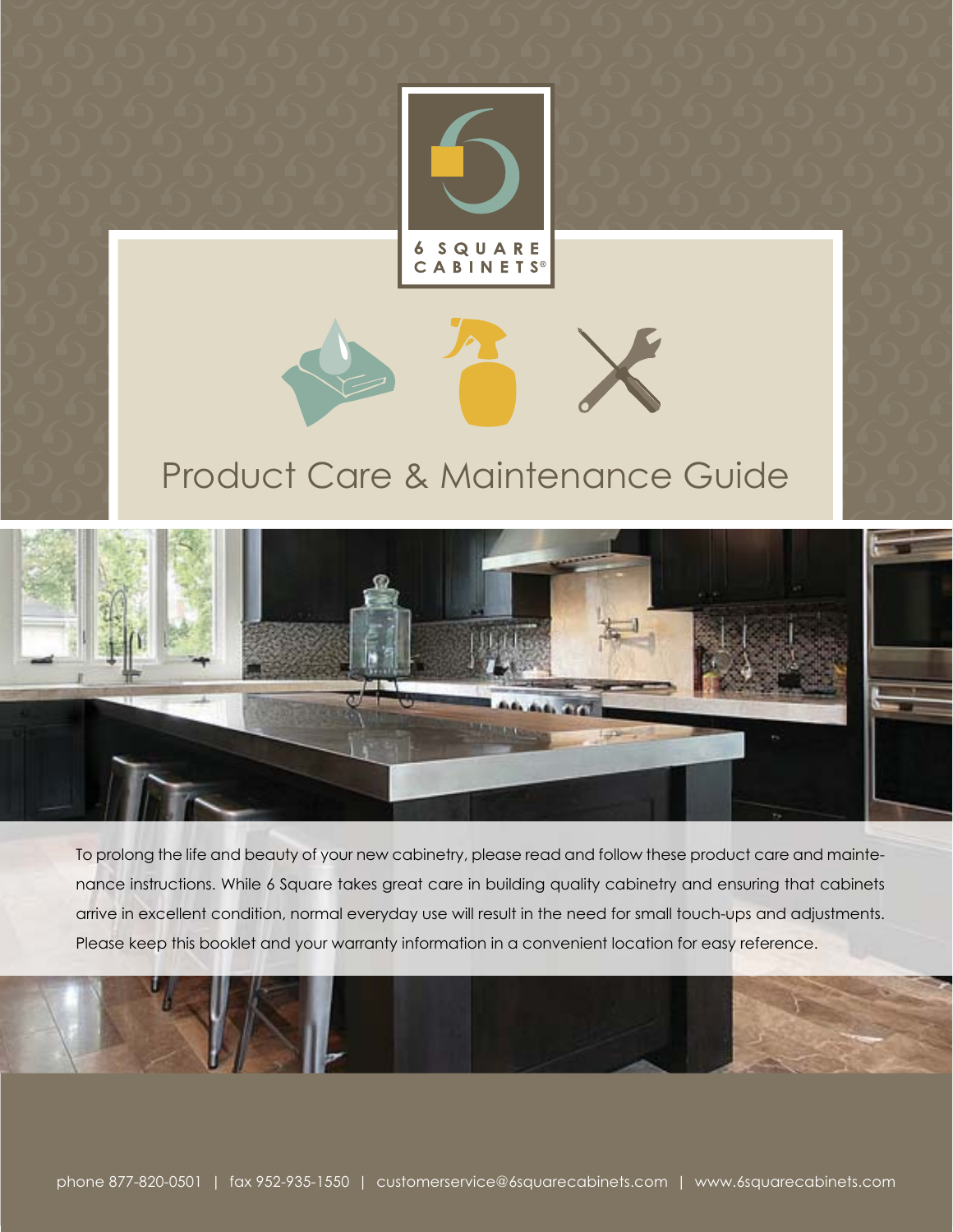

# **Unpacking Your Cabinets**

After receiving your cabinets, store them in a secure and dry space until you are ready for installation. Do **not** remove your existing cabinets prior to the delivery and inspection of your new cabinets. Using two people, remove the cabinets from their boxes. Then, inspect each cabinet and accessory for damage.

Save your boxes until you've completed your inspection. 6 Square may ask you to return damaged products covered under warranty. You will not be charged for any warranty replacement products. Please recycle the boxes.



# **General Care**

6 Square's all-wood construction and superior furniture finish ensures years of strength and durability. Our cabinetry is KCMA tested and certified, providing assurance that your purchase will maintain its attractive finish and structural soundness through years of everyday use. Just like all fine furniture, a little common sense and a few moments of maintenance will keep your cabinetry looking its best.

Be careful with your cabinetry around appliances that emit heat, such as self-cleaning ovens and dishwashers. To avoid damage from heat exposure, we recommend removing cabinet doors and drawers during cleaning cycles. It is important to always keep cabinet surfaces dry. In areas that experience excessive humidity, such as bathrooms, be conscious of moisture build-up that can damage the cabinets' finish.

**1. Caution**<br>Never use commercial detergents, powdered cleansers, scouring sponge pads, or steel wool on your cabinetry. These<br>harch abrasives will mar the tensort stain or paint finish. Do not use spray polishes containin harsh abrasives will mar the topcoat stain or paint finish. Do not use spray polishes containing silicones or petroleum solvents. Also, avoid products containing wax as this can cause build-up over time. For hard-to-remove stains, try a mild detergent and warm water.



# **After-Installation Care**

After your cabinetry has been installed, wipe down the cabinets with a clean and damp cloth. Clean one small area at a time and immediately wipe dry to avoid moisture damage. Although polishing is not immediately necessary, an application of a commercially available cleaning polish can provide additional protection for your cabinets. Please see page 3 for details.

# **Exposure to Light**



Over time, ultraviolet (UV) light in natural sunlight will affect the appearance of your cabinets. 6 Square applies UV inhibitors to all its wood cabinetry as part of the finishing process. With exposure to UV light, the finish on your cabinetry will not change, but the wood itself may due to its natural characteristics. Depending on the amount and direction of light exposure, the portion of your cabinetry that receives light may change in appearance.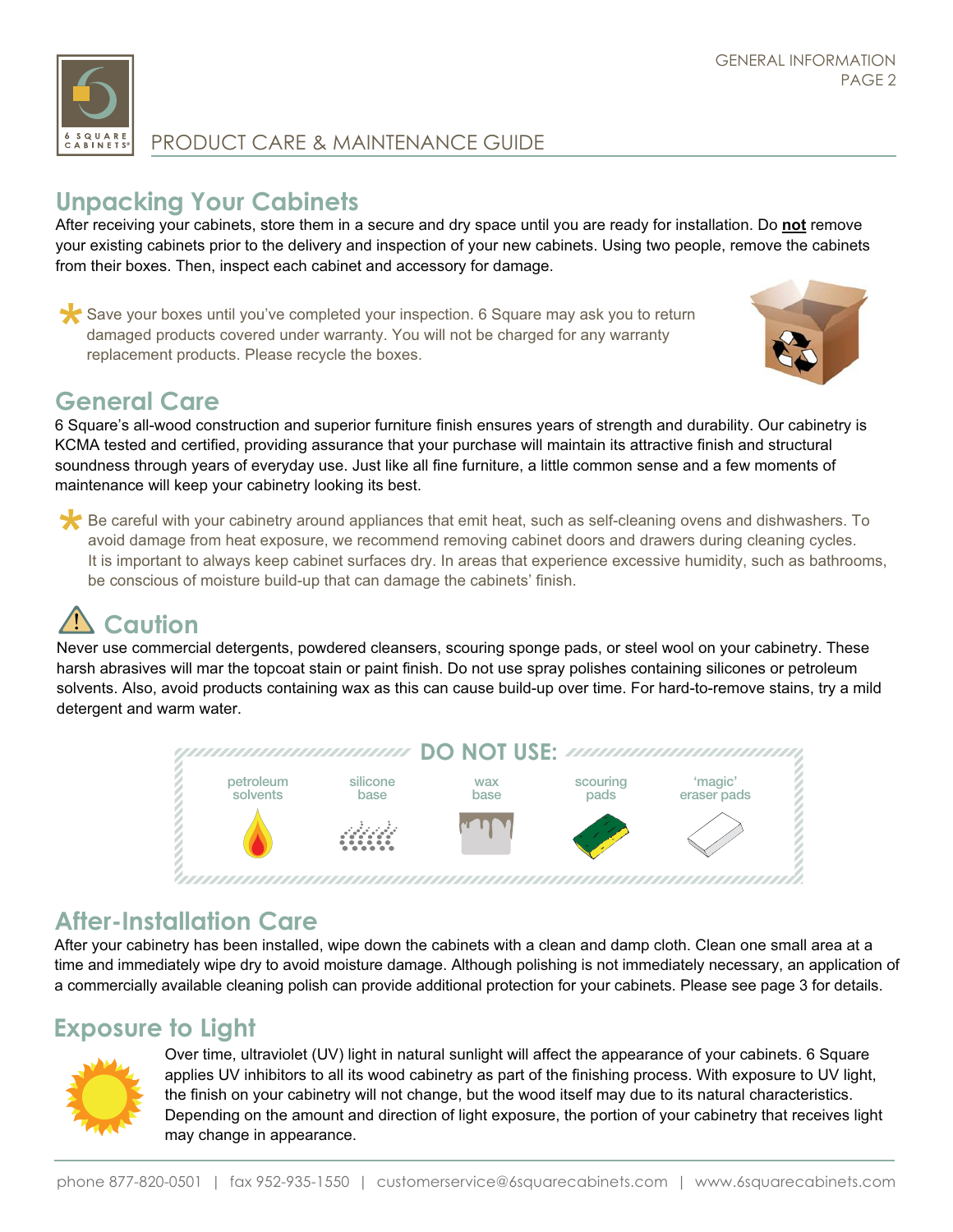



#### **Daily Care**

Daily care for your cabinets is simple and easy. The key is to wipe up spills and water marks when they occur. Be especially attentive in the sink and dishwasher areas. Do not hang wet dish towels over the cabinet doors. Over time, this moisture exposure can cause irreversible damage to the wood and finish. Dust cabinets frequently with a slightly dampened cloth or a spray-type dust remover.



# **Long-Term Care**

We recommend that you wash and polish cabinets once or twice each year depending on use. Use a light coat of a high quality, oil-based furniture polish. Do not use paste, wax, or polishes that contain silicone. The build-up is difficult to remove and will leave a residue that attracts dust.

# **Touch-Up Care**

6 Square provides a complimentary touch-up kit with every kitchen order for minor scratches and nicks. To begin a repair, first establish if it is a substantial repair. If this is the case, please consult a professional refinisher to protect your investment. If the damage is minor and you want to do the repair yourself, please read the instructions for the putty stick and stain marker before attempting the repair.

For easy fill application, soften the putty stick by carefully heating the end with your hand. Fill in the recess with an even back-and-forth motion. After the fill is complete, use light, even strokes with the stain marker pen, and your fingertips or soft cloth, to help blend the colors. Do not allow the stain marker fluid to accumulate in one space as it may drip.



Please be advised that paint is more difficult to repair and blend than stained products. Practice on a small, concealed area of your cabinets before making any repair. If you have any concerns, please consult a professional refinisher.



# **Hardware Adjustments**

6 Square designs much of its cabinetry to be adjustable by you, our customer. We construct each cabinet with several types of durable, high-performance hardware that will operate smoothly for years. Periodically, you should tighten hinge screws, realign drawers, and adjust runners because they can move with normal use.

Maintenance will be needed more frequently for high-use doors and during seasonal temperature changes. Doors are made of hardwood, which is affected by the temperature and humidity levels. Your cabinets may require adjustments after installation when they have become acclimated to the new environment.

Please see attached pages for specific hardware adjustments.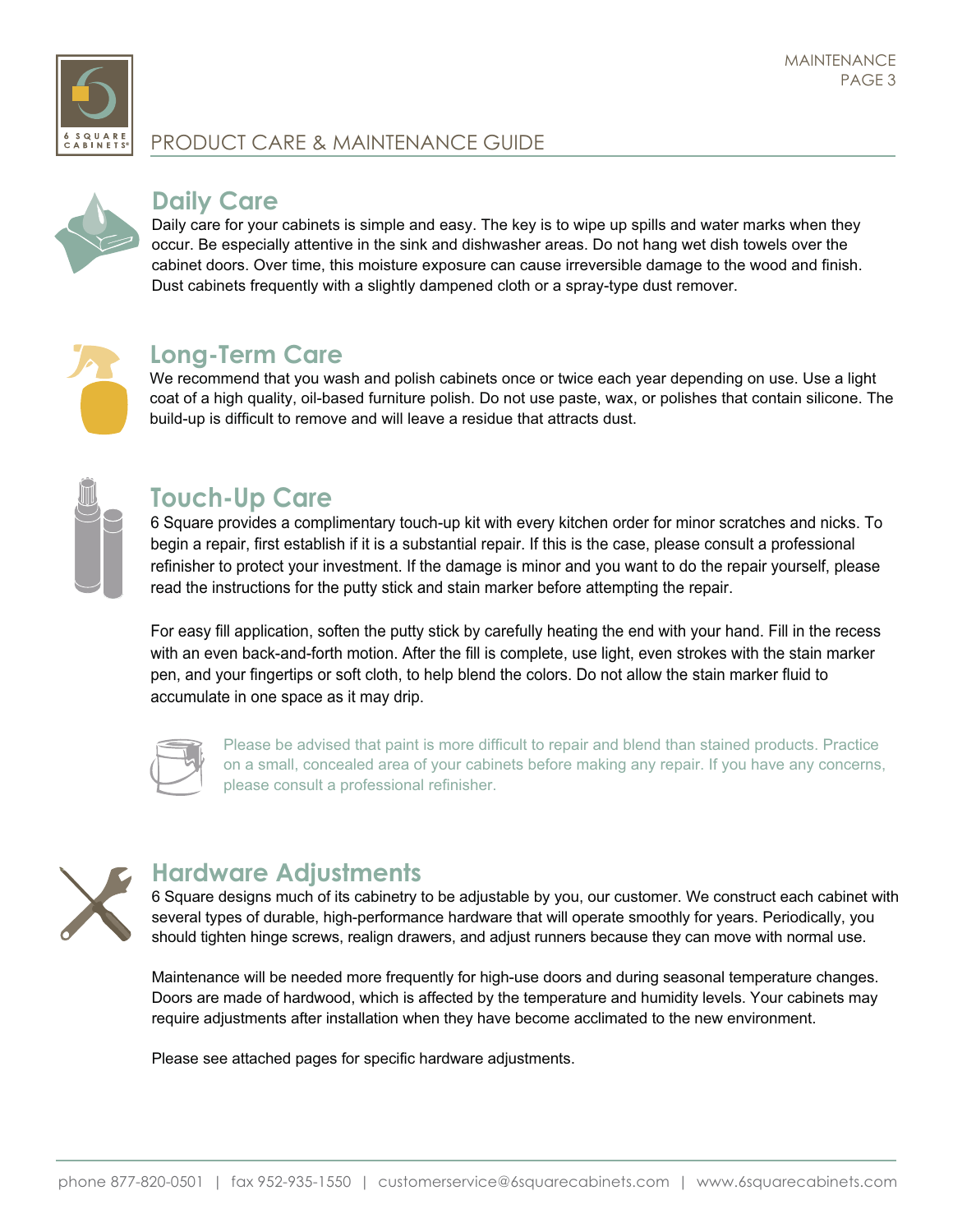

Warning: Complete all door and drawer adjustments before installing knobs and pulls.



#### **Alignment**

After shipping and installation, your cabinet drawer boxes may not close properly and may need to be realigned. The drawer glides are captured on both sides of the cabinet and the bracket is free-floating. This allows the drawer to self-adjust back to a centered position if it is out of alignment.

Simply pulling the drawer out halfway and gently moving the drawer side to side may properly align the drawer. Close the drawer normally and re-open it to check that the glides and brackets have self-aligned.



#### **Fig. A – Drawer Box Alignment**

Begin by removing the drawer and checking the white brackets that hold the glides to the back of the cabinet. Center (dashed line) the white brackets one side at a time. This bracket has a 'floating' component that allows the drawer box to realign itself (left/right represented by the white arrow) upon closing. After aligning one bracket, check that the drawer closes properly.



#### NOTE:

When closing wide, large, or heavy drawers, be sure to close the drawer with equal pressure from both sides of the drawer front. Pushing just one side can misalign the drawer front and require realignment.



## **Adjustment**

If the drawer box still does not close smoothly, the lever that connects the glide to the bottom of the drawer box may not be secured. As pictured in Fig. B, check to ensure that the 'handle' lever (labeled 2, and pictured orange but may be white) is properly engaging with the glide (labeled 1). The 'teeth' should catch the glide to secure the glide to the drawer box. Make sure to check both the left and right sides.

#### **Fig. B – Drawer Box Removal**

The 'handle' (labeled 2) is the lever that releases the glide from the box allowing you to remove the drawer completely from the cabinet. To remove the drawer box, gently squeeze the levers on the 'handle' on both the left and right sides of the drawer boxes (see white arrows in Fig. B). Pull the drawer box out and lift up at the same time.

#### **NOTE:**

Fig. B is looking at the bottom of the drawer box.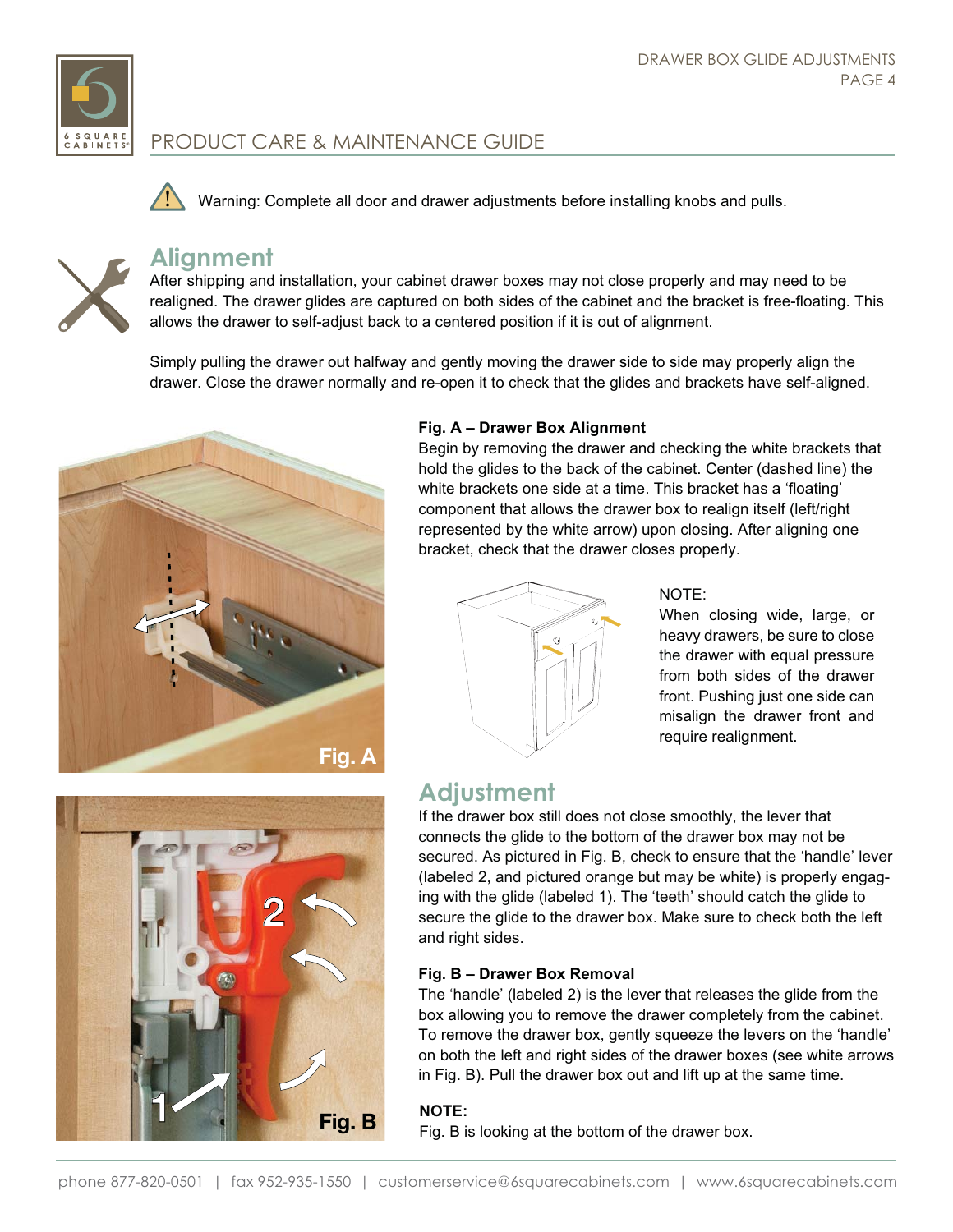

Warning: Complete all door and drawer adjustments before installing knobs and pulls.



# **Drawer Front Alignment**

Make sure that your drawer fronts are properly aligned. The drawer front should be  $\mathcal{V}$  from the top of the cabinet face frame and  $\frac{1}{2}$ " from the top of the cabinet doors. The drawer fronts should be  $\frac{1}{4}$ " from the left and right sides of the cabinet face frame. See Fig. D for a visual reference. There are two ways to adjust the drawer fronts.



#### **Fig. C – Adjustment Option 1**

Inside the drawer box are screws that secure the drawer box to the drawer front. Loosen, but do not remove, the screw so that the drawer front is able to move. The screw is located in a  $\frac{1}{4}$ " hole that allows for up to  $\frac{1}{8}$ " adjustments of the drawer front in any direction. It's best to adjust one side at a time.





#### **Fig. E – Adjustment Option 2**

Another way to adjust the drawer front is to adjust the white clip bracket that secures the glide to the bottom of the drawer box. The clip has an adjustment lever (circled in Fig. E) that slides front to back and adjusts the height of the drawer front. Make sure to adjust both the left and right glides.

**NOTE:** Fig. E **intereface is looking at the bottom of the drawer box.**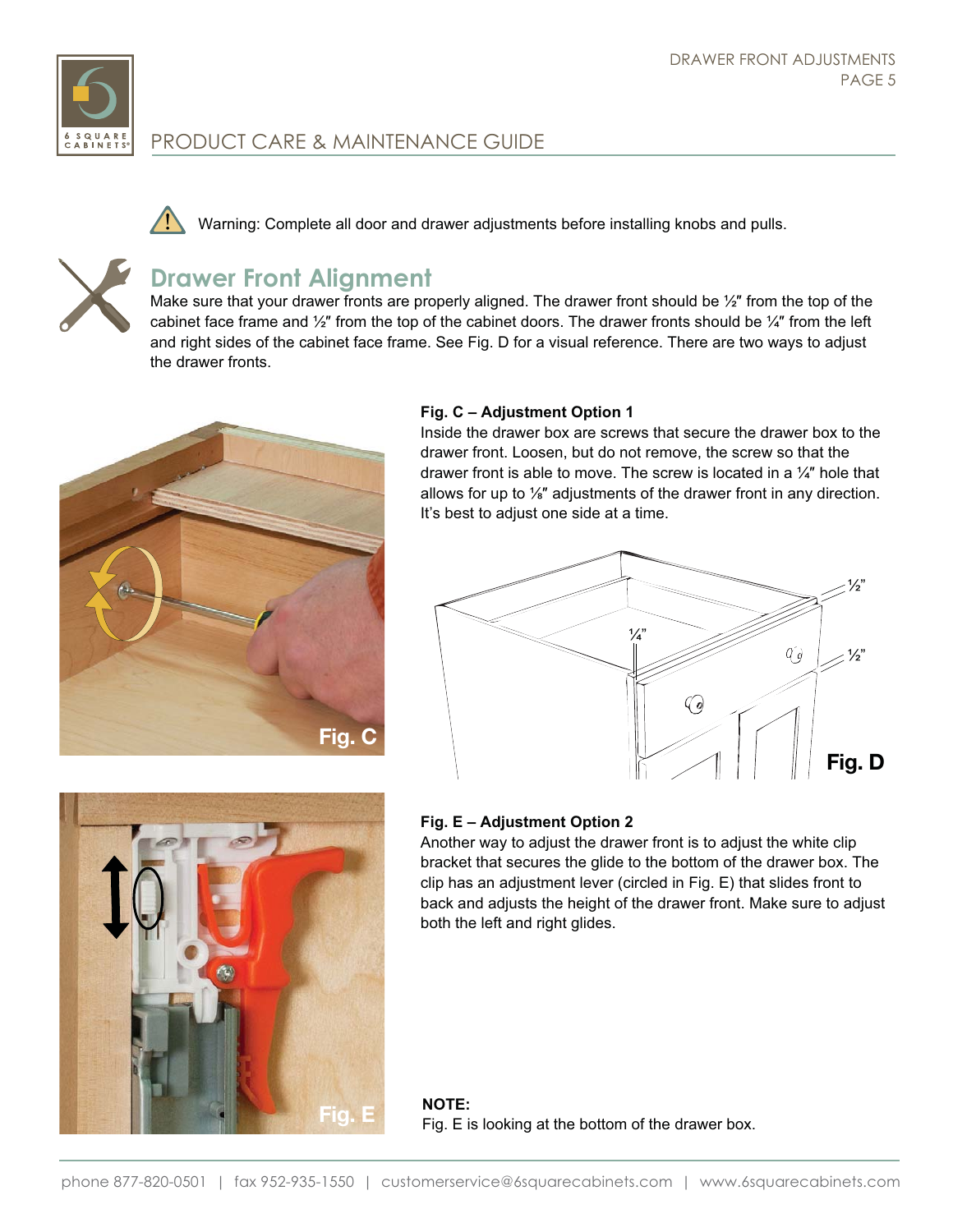



#### **Full Overlay Hinge Adjustment**

6 Square Cabinets uses 6-way adjustable hinges for full overlay cabinets. The hinge uses a cam system, which can be adjusted with a Phillips screwdriver. The hinge adjusts  $\mathcal{V}_{\mathbf{s}}$  in all directions.





#### **Fig. F – In/Out Adjustment**

The in/out adjustment moves the door closer or away from the cabinet face frame. Check proper alignment with the door bumpers.

Each hinge may require adjustment.





#### **Fig. G – Up/Down Adjustment**

The up/down adjustment is helpful for aligning doors and drawer fronts to each other. Be sure to adjust all hinges on the cabinet in the same direction.

Each hinge may require adjustment.





**Fig. H – Left/Right Adjustment** Adjusting left and right can be tricky and may require other realignments. The left/right adjustment may be used to move the whole door or just the top or bottom of the door.

Each hinge may require adjustment.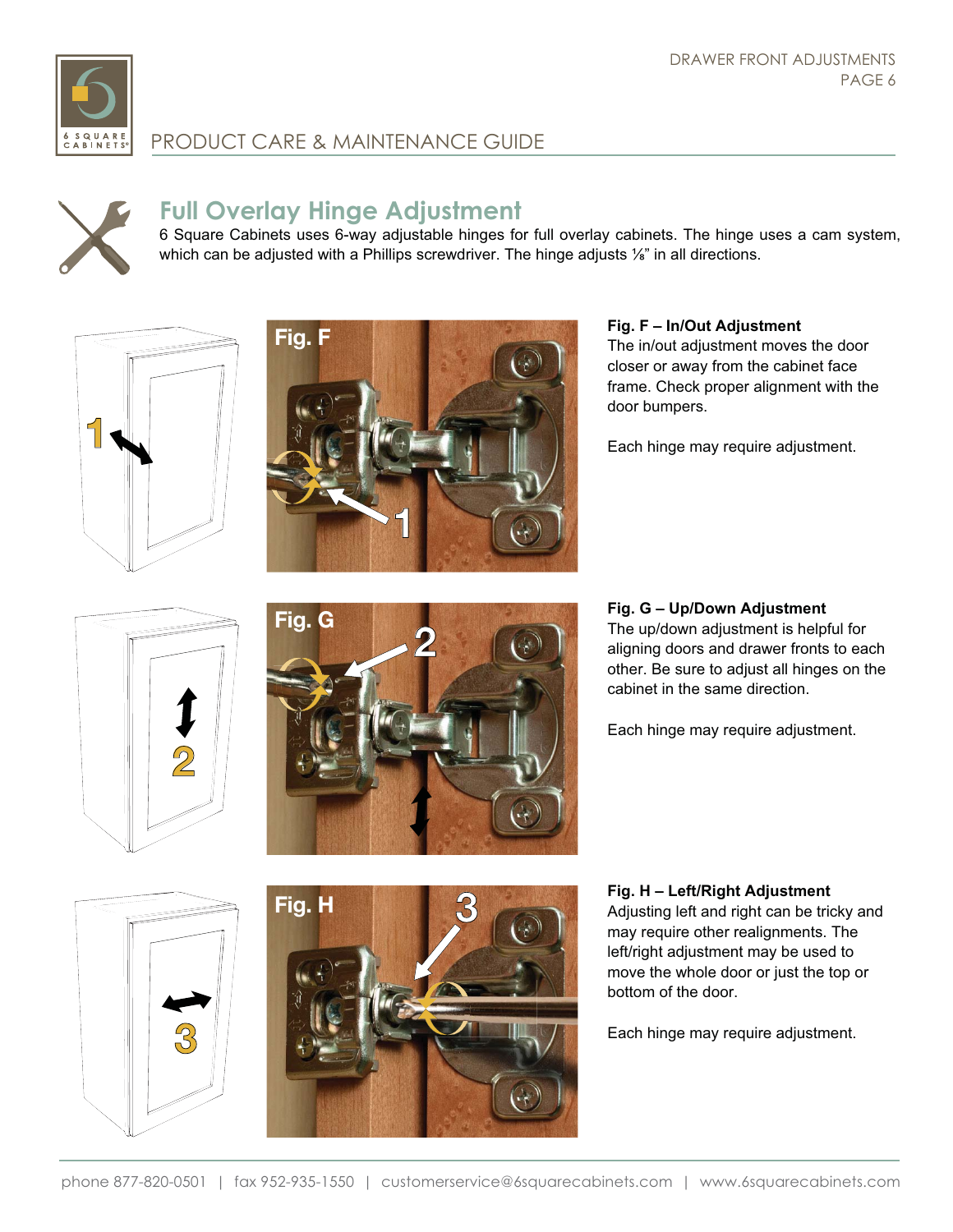



# **Inset Hinge Adjustment**

6 Square Cabinets uses 4-way adjustable hinges for inset cabinets. The hinge uses two screws, which can be adjusted with a Phillips screwdriver. The hinge adjusts  $\frac{1}{6}$  in all directions





#### **Fig. I – Up/Down Adjustment** The up/down adjustment is helpful for aligning the door with the top and bottom of the face frame.

Each hinge may require adjustment.

Adjust both screws on each hinge.



**Fig. J – Left/Right Adjustment** Adjusting left and right can be tricky and may require other realignments. The left/right adjustment may be used to move the whole door or just the top or bottom of the door. You can check for proper alignment by analyzing the gap between the door and face frame.

Each hinge may require adjustment.

Adjust both screws on each hinge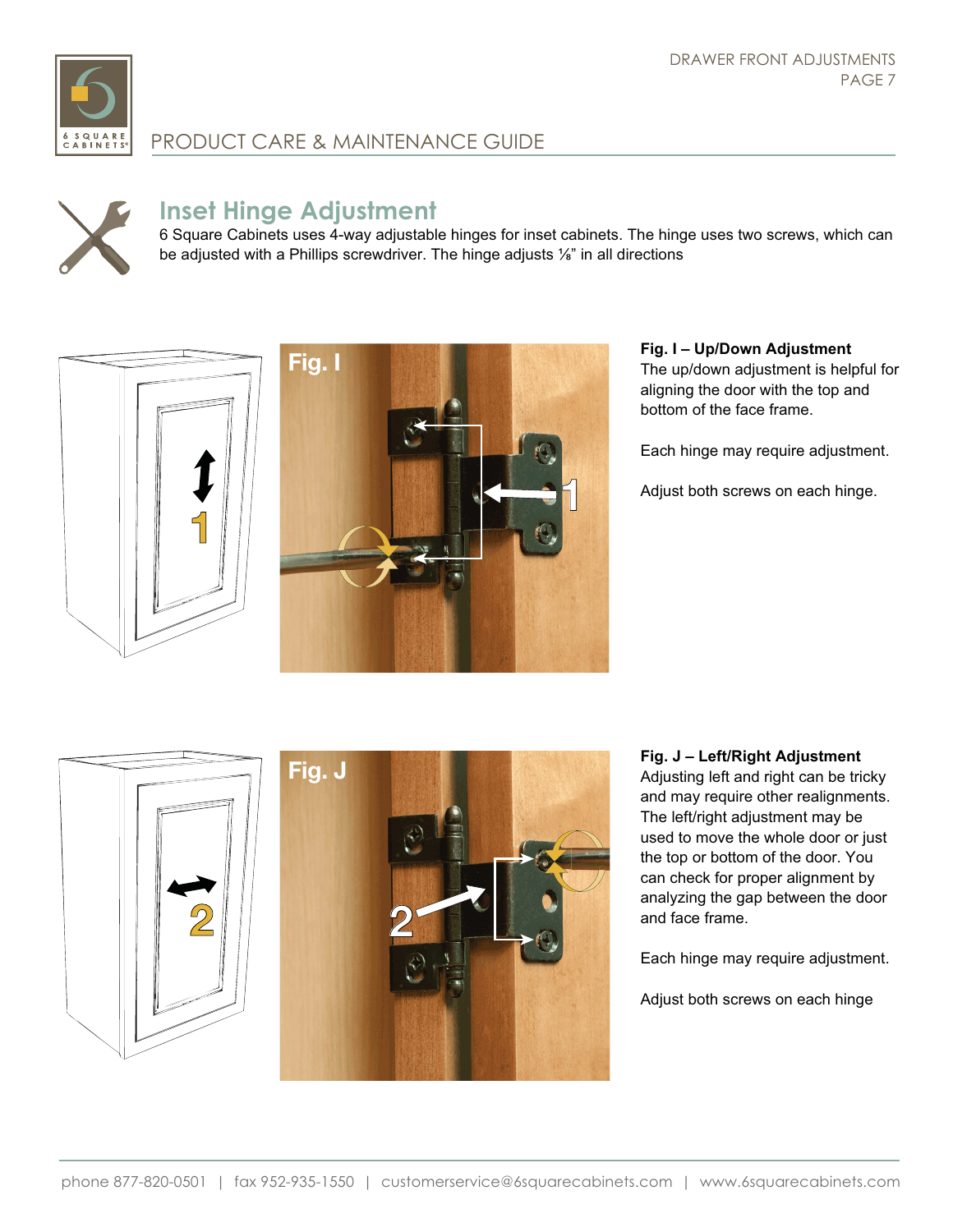

# **BER/BSS Base Corner Hinge Adjustment – Frame to Door**

For the full overlay Base Easy Reach (BER) and Base Super Susan (BSS) cabinets, 6 Square uses 6-way adjustable hinges that connect the bi-fold doors to the frame of the cabinet. Using a Phillips screwdriver, the hinges can be adjusted  $\frac{1}{6}$  in all directions.





#### **Fig. K – In/Out and Up/Down Adjustment**

- 1) The in/out adjustment moves the door closer or away from the cabinet face frame.
- 2) The up/down adjustment is helpful for aligning the bi-fold doors to neighboring doors and drawers.

Each hinge may require adjustment.



# **3**



#### **Fig. L – Left/Right Adjustment**

3) The left/right adjustment moves the door left or right, away from one face frame and towards the other.

Each hinge may require adjustment.





**NOTE: Inset BER/BSS Hinge Adjustments** The doors for the BER/BSS inset cabinets are not bi-fold and open independently of each other. These doors use the same hinges as wall, base, and tall cabinets. Please see page 7 for adjustment instructions.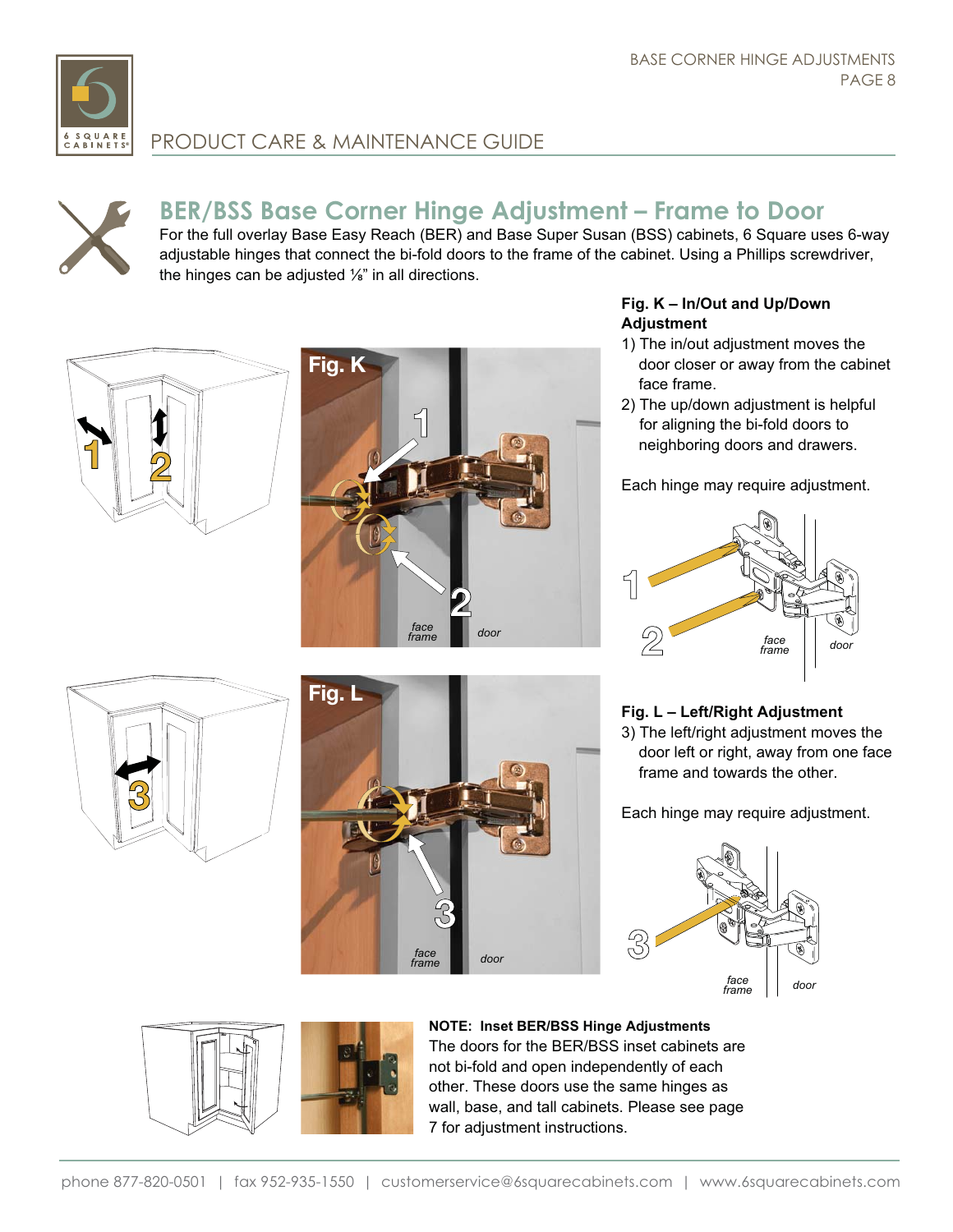



# **BER/BSS Base Corner Hinge Adjustment – Bi-Fold Doors**

For the full overlay Base Easy Reach (BER) and Base Super Susan (BSS) cabinets, 6 Square uses 6-way adjustable hinges that connect the bi-fold door together. Using a Phillips screwdriver, the hinges can be adjusted  $\%$ " in all directions.





#### **Fig. M – Bi-Fold Door Gap Adjustment**

- 1) The spiral cam adjusts the distance between the two doors.
- 2) This screw moves only the end door up and down.

Each hinge may require adjustment.



# **3 4**



#### **Fig. N – Left/Right and In/Out Bi-Fold Door Adjustment**

- 3) The left/right adjustment moves the door left or right, away from one face frame and towards the other.
- 4) The in/out adjustment moves the door closer or away from the cabinet face frame.

Each hinge may require adjustment.